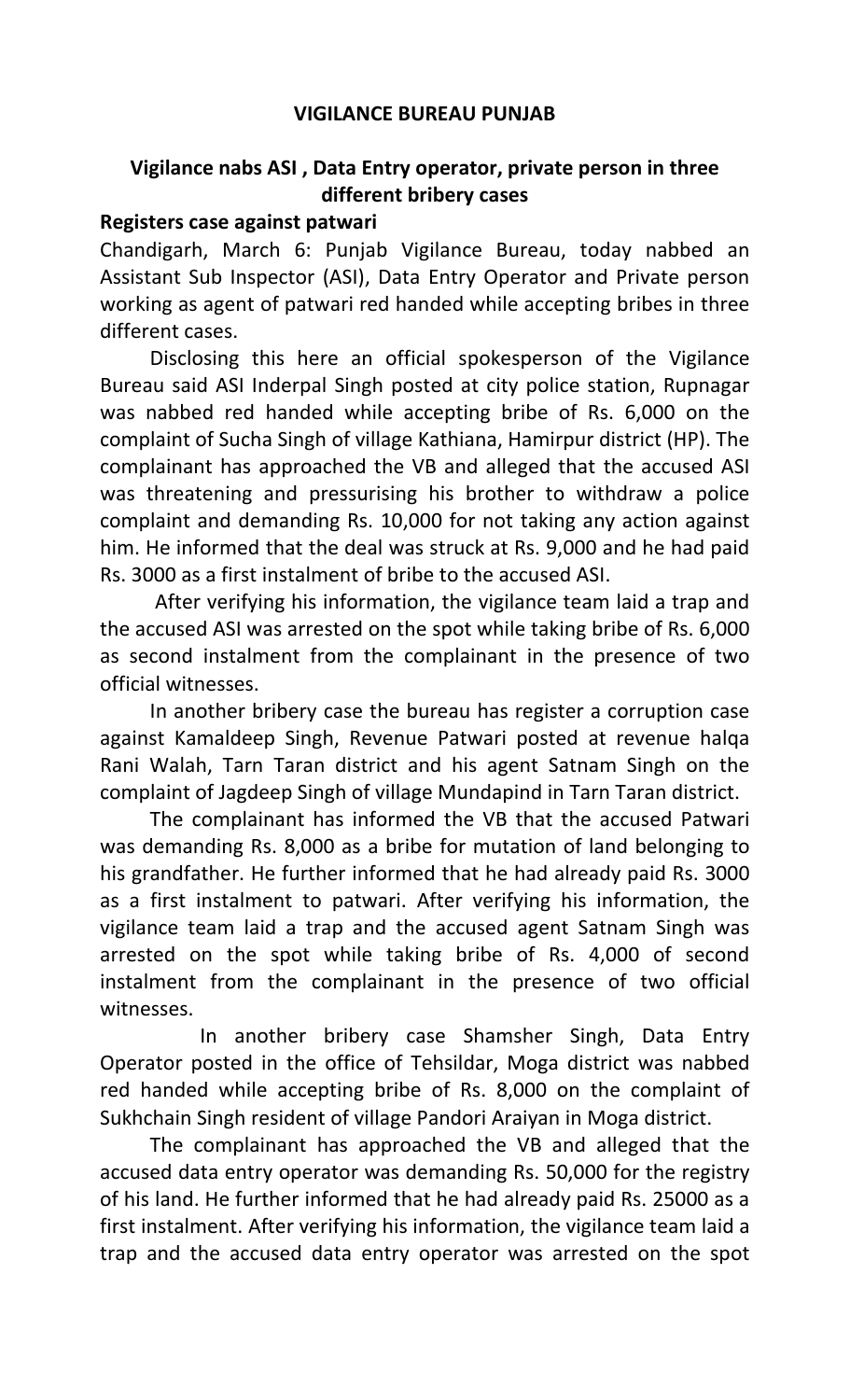while taking bribe of Rs. 8,000 as second instalment. from the complainant in the presence of two official witnesses.

 The spokesman informed that three corruption cases under Prevention of Corruption Act have been registered against all the above mentioned accused at VB police stations at SAS Nagar, Amritsar and Ferozepur respectively and further investigations were under progress.

----------